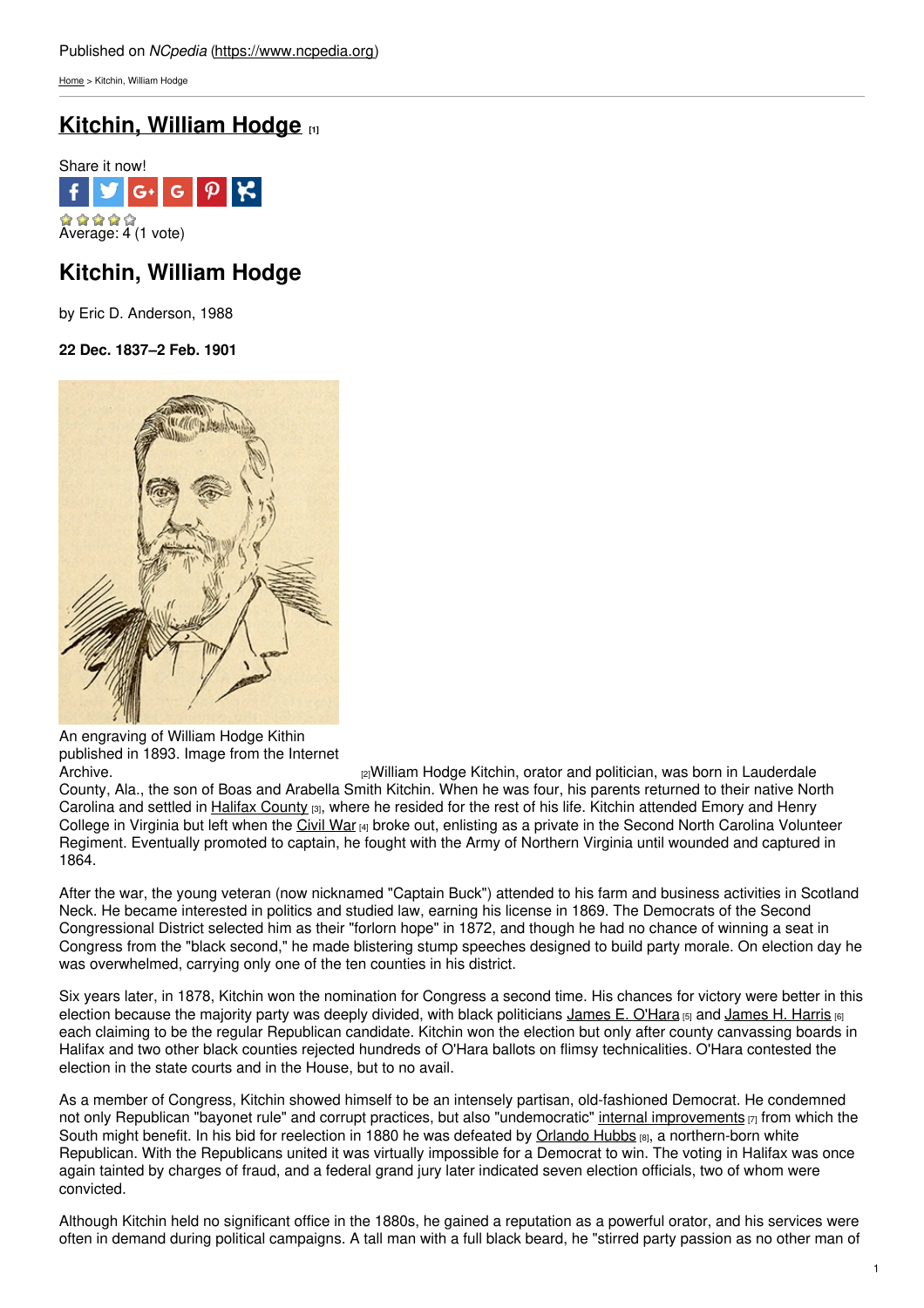his day," remembered [Josephus](https://www.ncpedia.org/biography/daniels-josephus-dncb) Daniels [9]. As Democratic elector-at-large in 1884, he sparked controversy when he publicly declined to make further appeals for the black vote. In 1888, he commented: "You may talk tariff, revenue, corruption, fraud, pensions and every other evil . . . till doomsday and not one man in ten will remember what you said three minutes after you stop. . . . But when you talk negro equality, negro supremacy, negro domination to our people, every man's blood rises to boiling heat at once."

For four years Kitchin was a journalist—as well as lawyer, farmer, businessman, and politician. From 1883 to 1887 he edited the Scotland Neck *Democrat*, dispensing commentary on a wide range of subjects with his usual vigor. He quickly became disgusted with Democratic President Grover Cleveland, partly because of Cleveland's stand on racial issues. "I would prefer the Devil himself for President to Cleveland, provided he was not a Republican," he wrote to Senator [Zebulon](https://www.ncpedia.org/biography/vance-zebulon-baird) Vance [10] in 1887, and he strongly opposed Cleveland's nomination in 1888 and 1892.

Kitchin was a leading contender for the Second District's congressional nomination in 1892, though in the end he lost to [Frederick](https://www.ncpedia.org/biography/woodard-frederick) A. Woodard [11] of Wilson. Halifax County Democrats nominated him for the General Assembly, and, in a year of confusing political realignment—as the new [Populist](https://www.ncpedia.org/populist-party) party [12] struggled with the two old parties—Kitchin was victorious.

Despite his years of fervent loyalty to the*Democratic party [13]*, Kitchin was so distressed by the Cleveland administration that he joined the Populists in the spring of 1894. A strong supporter of free silver, but not other Populist ideas such as government ownership of the railroads, Kitchin lent his influence to the [Populist-Republican](https://www.ncpedia.org/fusion-republicans-and-populists) fusion [14] which swept to power in the 1894 elections. By the next campaign, however, he was working with the Democrats again, praising the freesilver candidate, William Jennings Bryan, and warning the voters of the threat to white supremacy posed by the Fusionists. Kitchin formally returned to the Democratic party at the end of 1897, though he had been a Democrat in all but name for over a year. In the dramatic elections of 1898 and 1900, he and his sons [William](https://www.ncpedia.org/biography/kitchin-william-walton) <sub>[15]</sub>and [Claude](https://www.ncpedia.org/biography/kitchin-claude) <sub>[16]</sub>denounced the dangers of "Negro domination." Kitchin died in 1901 shortly before Claude took his seat as a representative of the Second District in the Fifty-seventh Congress. William represented North Carolina's Fifth District for six terms and was elected governor of the state in 1908.

Kitchin married Maria F. [Arrington](http://books.google.com/books?id=a7tx6lhj-CkC&pg=PA11#v=onepage&q&f=false) [17] of Halifax, and they had eleven children. In religion, he was, as he once described himself, a "militant Baptist."

## **References:**

Eric D. Anderson, *Race and Politics in North Carolina, 1872–1901*(1981).

*Biog. Dir. Am. Cong.* (1961).

H. L. Ingle, "A Southern Democrat at Large: William Hodge Kitchin and the Populist Party,"*North Carolina Historical Review* 45 (1968).

Raleigh *State Chronicle*, 4 May 1888.

W. F. Tomlinson, *Biography of the State Officers and Members of the General Assembly*(1893).

## **Additional Resources:**

"Kitchin, William Hodges, (1837 - 1901)."*Biographical Directory of the United States Congress.*Washington, D.C.: The Congress. <http://bioguide.congress.gov/scripts/biodisplay.pl?index=K000251> [18] (accessed January 9, 2014).

"Gallberry." N.C. Highway Historical Marker E-47, N.C. Office of Archives & History. [https://www.ncdcr.gov/about/history/division-historical-resources/nc-highway-historical-marker-program/Markers.aspx?](https://www.ncdcr.gov/about/history/division-historical-resources/nc-highway-historical-marker-program/Markers.aspx?sp=Markers&k=Markers&sv=E-47) sp=Markers&k=Markers&sv=E-47 [19] (accessed January 9, 2014).

### **Image Credits:**

[William Hodges Kitchin]. Engraving.*Biography of the state officers and members of the General Assembly of North Carolina, 1893: other interesting facts.* Raleigh, N.C.: Edwards & Broughton, Printers. 1893. 81. <https://archive.org/stream/biographyofstate00toml#page/80/mode/2up> [2] (accessed January 9, 2014).

**Subjects:** [Biographies](https://www.ncpedia.org/category/subjects/biography-term) [20] Military [personnel](https://www.ncpedia.org/category/subjects/soldiers) [21] Public [officials](https://www.ncpedia.org/category/subjects/public-officials) [22] Writers, [journalists,](https://www.ncpedia.org/category/subjects/writer) and editors [23] **Authors:** [Anderson,](https://www.ncpedia.org/category/authors/anderson-eric-d) Eric D. [24] **Origin - location:** Halifax [County](https://www.ncpedia.org/category/origin-location/coastal-30) [25] **From:** Dictionary of North Carolina [Biography,](https://www.ncpedia.org/category/entry-source/dictionary-no) University of North Carolina Press.[26]

1 January 1988 | Anderson, Eric D.